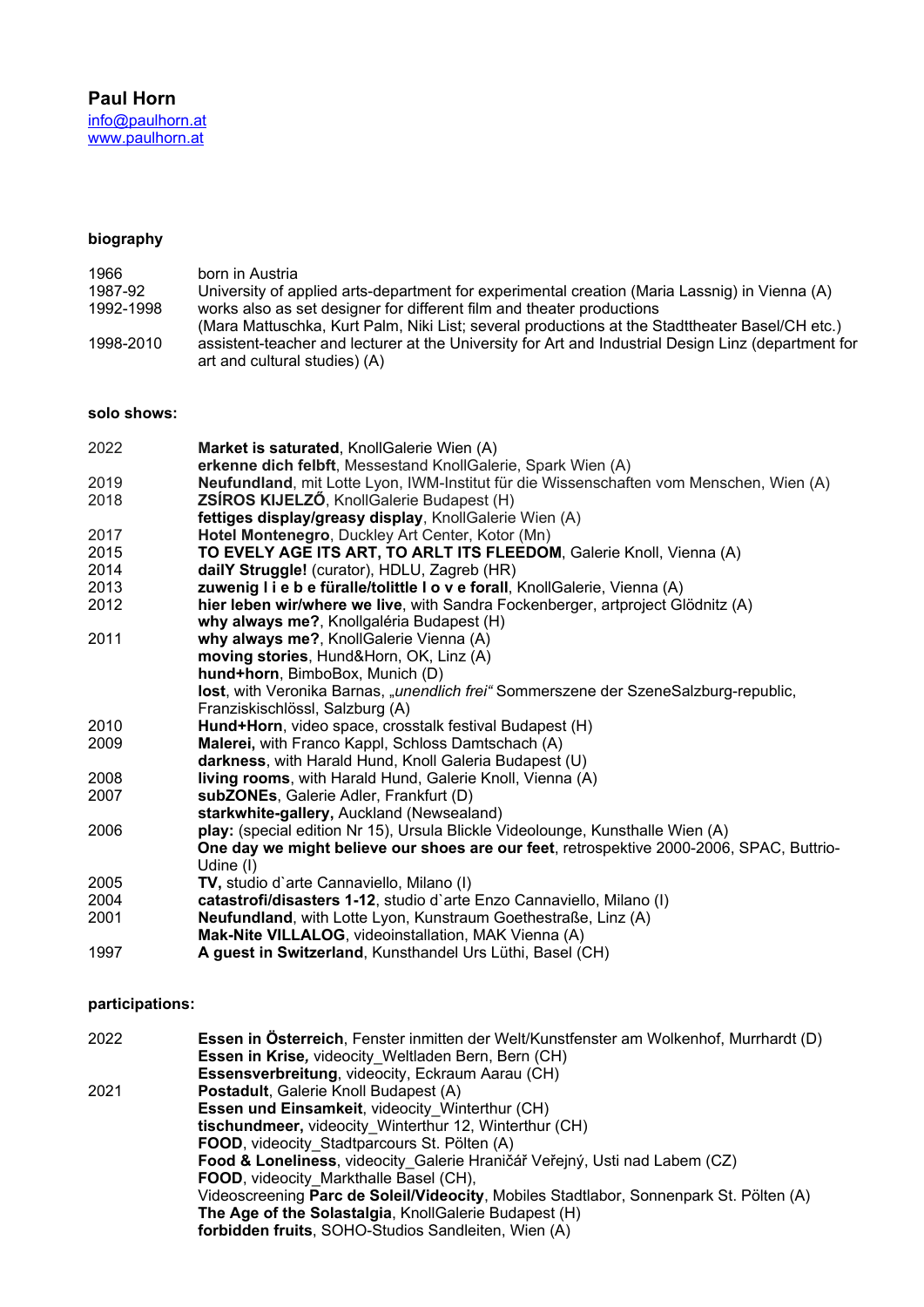|      | Alles Holz, Zoom Kindermuseum; Museumsquartier Wien (A)                                                                                 |
|------|-----------------------------------------------------------------------------------------------------------------------------------------|
|      | Erwachsenensprache, Galerie Knoll Wien (A)                                                                                              |
| 2020 | ZuhauseSein, KinoEulen, Essen (D)                                                                                                       |
|      | Frühling chez Krausmed; Internistisches Zentrum Krausmed, Wien (A)                                                                      |
|      | dimensions variable, Alt-Hietzing / Kennedybrücke, Wien (A)                                                                             |
|      | wobbly, Objekt für die Klanginstallation von Lisa Hinterreithner, ARGEkultur, Salzburg (A)                                              |
| 2019 | Mäuse, Museum Brot und Kunst, Ulm (D)                                                                                                   |
|      | "Avalanche!", NYC DOT, New York City (US); MMF, Berlin (D)                                                                              |
|      | Living Collection sixpackfilm, Metro KinoKulturhaus Wien (A)                                                                            |
| 2018 | Miro Mondo, Fotogalerie WUK Wien (A)<br>train experiance, Rotterdam - Int. Filmfestival (NE)                                            |
|      | tweetakt, Utrecht (NE)                                                                                                                  |
|      | figure, studio d'arte Cannaviello, Mailand (I)                                                                                          |
|      | shelter, MASC-foundation Wien (A)                                                                                                       |
| 2017 | <b>DIRTY BOMB, Budapest Projekt Galéria, Budapest (H)</b>                                                                               |
|      | Irreconcilables, Budapest Projekt Galéria, Budapest (H)                                                                                 |
|      | Mousepalace, KinoEulen, Essen (D)                                                                                                       |
|      | Programm #13 - Kurz hoch Zwei + Zeche Carl, Eulenspiegel Kino, Essen (D)                                                                |
|      | Wohnen, Kino Houdini, Zürich (CH)                                                                                                       |
| 2016 | NYLON DISCOTHEQUE, Budapest Project Gallery, Gallery Weekend Budapest (H)                                                               |
|      | mousepalace (screening), endstation-kino, Bochum (D)                                                                                    |
| 2015 | wunderkammer 2015, Technische Universität Wien, (A)                                                                                     |
|      | "Send a Sign from Below"-Default Productions, KnollGalerie, Vienna (A)                                                                  |
|      | Art UnAnchored Festival 2015, Vienna/Bratislava (A/SK)                                                                                  |
|      | Kleine Lieblinge, Philomedia, Vienna (A)<br>puffy Space, at ZÜRICHtanzt, holzZKE, Zurich (CH)                                           |
|      | test exposure, Media Art Biennale WRO, Wroclav (PL)                                                                                     |
|      | OFF-biennale Budapest (H)                                                                                                               |
|      | Wand 5, 28. Stuttgarter Filmwinter, Stuttgart (D)                                                                                       |
|      | das Glück liegt auf der Straße, Galerie im Stadtmuseum Neuötting (D)                                                                    |
|      | out there - Video Art, Digtial Media & Photography figuring landscapes - in Public Space,                                               |
|      | The Dutch Photography Museum, Rotterdam (NL)                                                                                            |
| 2014 | Ruhrtriennale 2012 - 2014, International Festival of the Arts, Gelsenkirchen (D)                                                        |
|      | mouse muse, 308 at 156 Project Artspace, NYC (USA)                                                                                      |
|      | rooming in, Fotoforum Braunau (A)                                                                                                       |
|      | HOLO, Medienwerkstatt Wien (A)                                                                                                          |
|      | Höhenrausch 2014, OK Linz (A)                                                                                                           |
|      | pet sounds, Brunn am Wald (A)                                                                                                           |
| 2013 | Bern: dichtestress, Kurzfilmtage Winterthur (CH)<br>dropping furniture, austrian filmgalery Krems, Donaufestival VIS-program, Krems (A) |
|      | the rest of the world, ural vision gallery, Yekaterinburg (RU)                                                                          |
|      | mois de la photographie, cercle cité, Luxenburg (L)                                                                                     |
|      | Tiere der Zerstörung und das Schwarze Bunt, Oberhausen (D)                                                                              |
|      | Wolken/clouds-Welt des Flüchtigen, Museum Leopold, Museumsquartier Wien (A)                                                             |
|      | kiosque, Linz (A)                                                                                                                       |
| 2012 | from Boeckl to West-art after 1945, Landesmuseum NÖ, St. Pölten (A)                                                                     |
|      | dimensions variable, mo.ë, Wien (A)                                                                                                     |
|      | Parkfair-Arte Noah, Stadion Center, Wien (A)                                                                                            |
|      | eyes on, monat der fotografie, MUSA, Wien (A)                                                                                           |
|      | hors pistes 2012, Centre Pompidou, Paris (F)                                                                                            |
|      | demons and pearls, DOK, St. Pölten (A)                                                                                                  |
| 2011 | Lange Nacht der kurzen Streifen, Mank (A)<br>Silver, Galerie Knoll, Vienna (A)                                                          |
|      | constructed site, wienstation, Vienna (A)                                                                                               |
|      | moving focus, Galerie Alma, Vienna (A)                                                                                                  |
|      | Survival Kit 3, SK Riga (LV)                                                                                                            |
|      | Kombi, Amtshof Feldkirchen (A)                                                                                                          |
|      | The night in the museum of architecture, Schusev State Museum of Architecture Moscow                                                    |
|      | (RU)                                                                                                                                    |
|      | hors pistes 2011, Centre Pompidou, Paris (F)                                                                                            |
|      | smoke on the water, Aubin Gallery London (GB)                                                                                           |
| 2010 | b-sides and rarities, Kunsthal Antwerp (B)                                                                                              |
|      | For Real - 30 Utopian Projections in Public Space, ViewMaster Foundation,                                                               |
|      | Maastricht (NL)/Hasselt (BG))                                                                                                           |
|      | kleinbürger, Exchange Gallery Dublin (IRL)<br>Die edlen Früchte und die Gouvernante, Schloss Harmannsdorf (A)                           |
|      |                                                                                                                                         |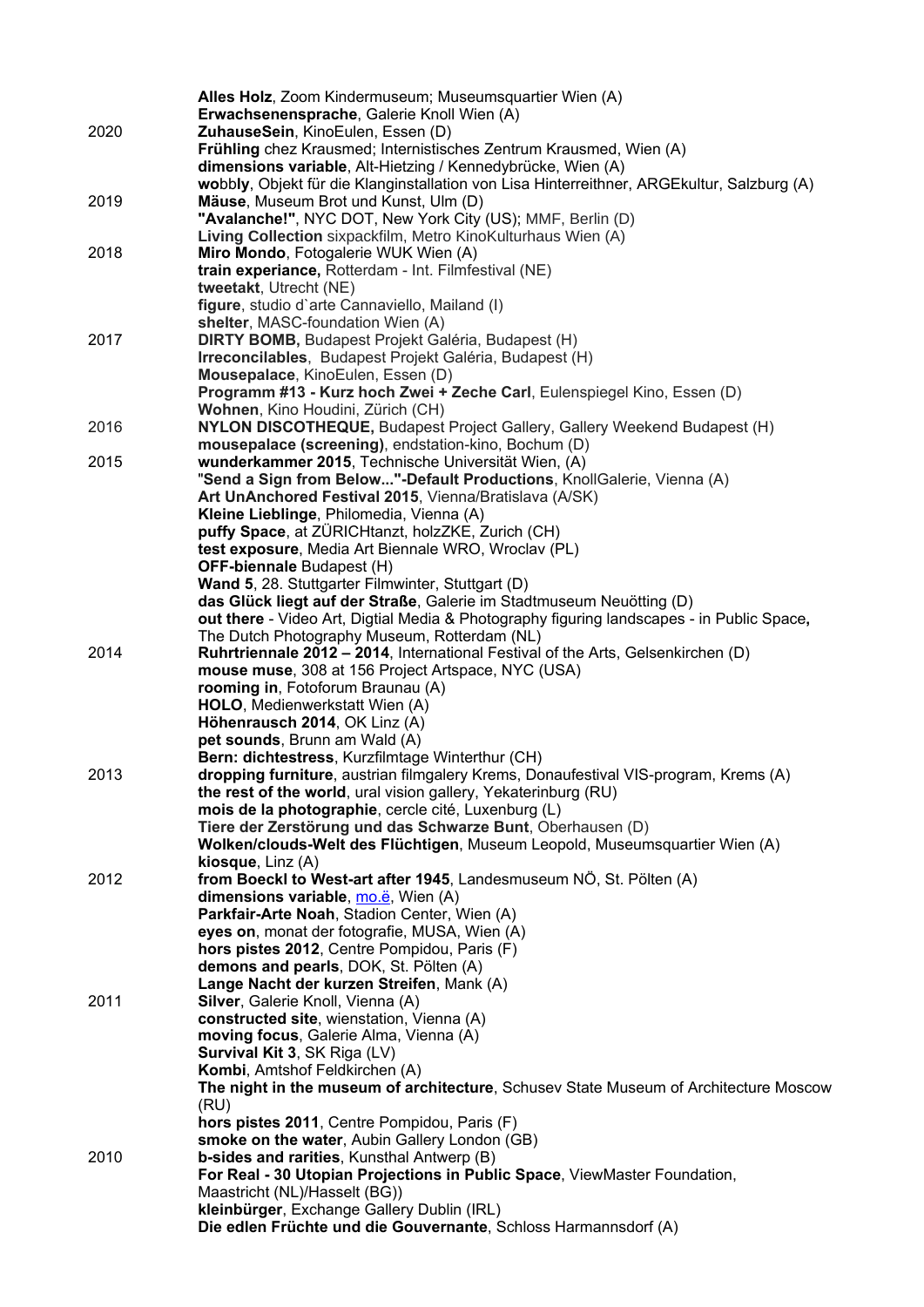|              | kleinbürger, Tu Cang, Pingyao Festival, Pingyao (China-CN)                                                            |
|--------------|-----------------------------------------------------------------------------------------------------------------------|
|              | homestories, Landesmuseum Niederösterreich St. Pölten (A)                                                             |
|              | partition 2.0 Modem Museum Debrecen (HU)                                                                              |
|              | fluxus retrospective Museum of Image and Sound São Paulo (BRA)                                                        |
|              | this is not my beautiful home, Dienstgebäude Zurich (CH)                                                              |
|              | Triennale Linz, OK, Linz (A)                                                                                          |
|              | Filmgalerie Krems, Donaufestival (A)<br>welcome home, apartment Draschan, Vienna (A)                                  |
| 2009         | RIXC gallery, Centre for New Media Culture, Riga (Litauen)                                                            |
|              | sex rules, apartment draschan, Vienna (A)                                                                             |
|              | UnORTnung V, Ankerbrotfabrik Vienna (A)                                                                               |
|              | leer, "dead reckoning", Kooperation mit Philipp Gehmacher und Vladimir Miller, Akademie der                           |
|              | Bildenden Künste Wien in Kooperation mit Tanzquartier Wien (A)                                                        |
| 2008         | Soot from the funnel, Lokaal 01, Breda (NL)                                                                           |
|              | strange figure, Stredoeurópsky festival umeni/central european art festival Trnava (SK)                               |
|              | Sauna, BRUT Vienna (A)                                                                                                |
|              | UnORTnung IV, Copa Cagrana Vienna (A)                                                                                 |
|              | Myosotis discolor, Galerie Knoll, Vienna (A)                                                                          |
|              | mit eigenen Augen, Heiligenkreuzerhof Wien (A)                                                                        |
| 2007         | if silence could speak and someone would listen,                                                                      |
|              | Kooperation mit Barbara Kraus, Tanzquartier Wien (A)<br>Pole-kofomi#12, Mittersil (A)                                 |
|              | artcorefilm im Rahmen der art cologne, Köln (D)                                                                       |
|              | The Happiness of Objects, SculptureCenter, New York (USA)                                                             |
|              | Nepomuk, Museum der Stadt Bratislava (SK)                                                                             |
| 2006         | Sauna, Künstlerhaus Vienna (A)                                                                                        |
|              | bon appetit, Galerie Lisi Hämmerle, Bregenz (A)                                                                       |
|              | Stile Libero I, SpAC, Buttrio-Udine (I)                                                                               |
|              | Stile Libero II, SpAC, Buttrio-Udine (I)                                                                              |
| 2005         | <b>Soft Manipulation, roxy art house, Edinburgh (GB)</b>                                                              |
|              | Sotto la superficie/under the surface, Fabbricia de Vapore, Milano (I)                                                |
|              | la nuit des musées at MNAC, Museum Moderner Kunst Bukarest (RO)                                                       |
| 2004         | elettricita, Palazzo di Primavera, Terni (I)<br>Soft Manipulation, Budapest Galeria, Budapest (H)                     |
|              | Kunst ist, wenn man trotzdem lacht, Schloss Eggenfelden-Gern (D)                                                      |
|              | Nepomuk-der Heilige Mitteleuropas, Kunstraum Palais Porcia, Vienna (A)                                                |
|              | BELEF-Austrian Video Selection, Beograd (YU)                                                                          |
| 2003         | Video Folkwang XVI, Museum Folkwang, Essen (D)                                                                        |
|              | videos d'artistes, EOF Galerie, Paris (F)                                                                             |
|              | livres et l'art 2003, Lieu Unique, Nantes (F)                                                                         |
|              | <b>ORTung, Galerie 5020, Salzburg (A)</b>                                                                             |
|              | Art Position, Vienna (A)                                                                                              |
|              | Soft Manipulation, Atelierraum Martin Vesely, Vienna (A)                                                              |
|              | Grenzgänger, villaGhellini, Villaverla (I)                                                                            |
|              | Reihe Filmkunst, Landesgalerie Linz (A)<br>Lange Nacht der Museen, Alte Feuerwache, Mannheim (D)                      |
| 2002         | SoHo in Ottakring, Vienna (A)                                                                                         |
|              | <b>ORTung</b> , artist in residence-Programm, Wagrain-Salzburg (A)                                                    |
| 2001         | Six degrees of separation Kunsthalle Exnergasse, Vienna (A)                                                           |
|              | Internationale Fototage-Herten, Herten (D)                                                                            |
|              | collabor.at, Kunstbüro/Schadekgasse, Vienna (A)                                                                       |
| 2000         | Grossformatige Bilder, Museum Moderner Kunst, Passau (D)                                                              |
| 1999         | Obrazy velkych formatu, Konvent Plasy/Prag (CZ)                                                                       |
|              | Wahlverwandschaften, Kooperation mit der Künstlergruppe "Gelatin", Wiener Festwochen,                                 |
|              | Vienna (A)                                                                                                            |
|              | Der A-Bus, öffentliche Aktion im Rahmen des Symposiums zum Thema "öffentliche                                         |
|              | Interventionen" von Harald Begusch, Depot, Museumsquartier Vienna (A)<br>Neue Malerei, Galerie Schafschetzy, Graz (A) |
| 1997<br>1996 | Lieblingsbilder, Künstlerhauspassage Vienna (A)                                                                       |
|              |                                                                                                                       |

**filmprojects (cooperations):**

| 2015 | <b>Schichtwechsel/shift change</b> – Hackeln in Ebensee (festivaltrailer) (Horn) |
|------|----------------------------------------------------------------------------------|
| 2013 | trafo HD, 10:00min (Horn)                                                        |
| 2011 | <b>Apneia</b> HD, von Harald Hund12:00min (Hund&Horn)                            |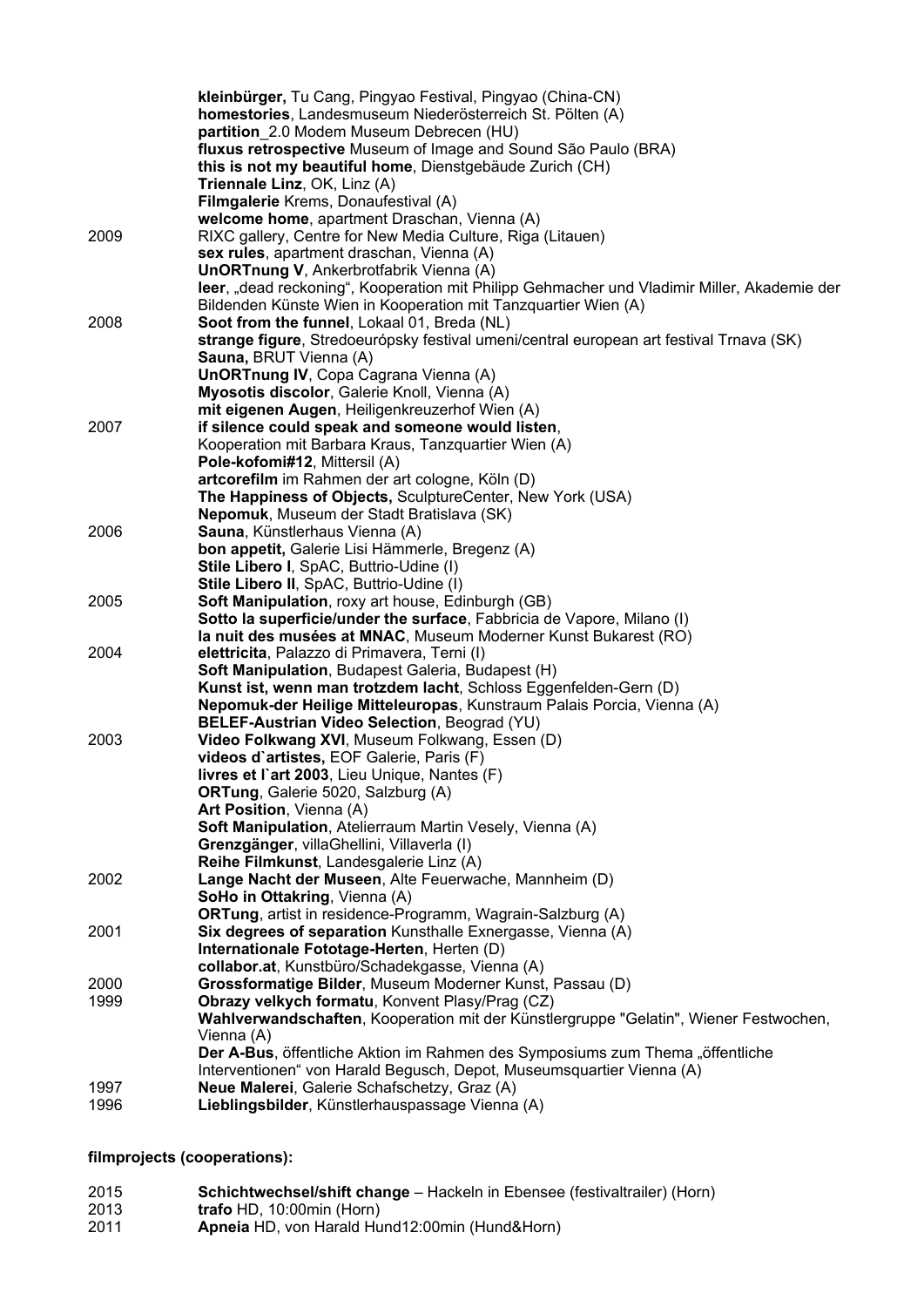**mouse palace** HD, 10:40min (Hund&Horn) the other way around DV, 60:00min, (cooperation with Barbara Kraus/"fishy"/Brut-Theater, Okto-TV) **dropping furniture** 16mm 5:30min (Hund&Horn) **unclear relations** DV 40:00min (cooperation with Barbara Kraus) **Habibi Kebab** DV 12:00min (Hund&Horn) **Tomatenköpfe** DV 5:40min (Hund&Horn) **warm humans DV**, 3:00min Musikvideo für LE CAR (Hund&Horn) **green girl DV**, 6:40min music video for PLANET E (Hund&Horn)

# **TV-broadcasts:**

| 2013 | NPO, modern times3-modern housekeeping (NL)                                          |
|------|--------------------------------------------------------------------------------------|
| 2008 | Televisione Espanola (E)                                                             |
|      | OKTO TV, the other way around (A)                                                    |
|      | O1, Horn/Hund-Spezial, Videovisionen (Edith-Ruß-Haus für Medienkunst, Oldenburg) (D) |
| 2007 | OKTO TV (A)                                                                          |
| 2006 | OKTO TV-play: special edition (A)                                                    |
|      | OKTO TV-K3 (A)                                                                       |
| 2004 | Televisione Espanola (E)                                                             |
|      | ORF, Internationale Kurzfilme (A)                                                    |
|      | KUNSTKANAAL (NL)                                                                     |
| 2003 | Canal+, Mensomadaire #1 (F)                                                          |
| 2002 | ORF, Kunststücke, Lange Nacht des österreichischen Films (A)                         |

# **awards:**

| 2019 | Nestroy-Award for Toxic Dreams/the Bruno Kreisky-lookalike ep.1-10,            |
|------|--------------------------------------------------------------------------------|
|      | cathegory "best Off-Production"                                                |
| 2018 | best setdesign for Phaidros by M. Mattuschka, Diagonale Graz (A)               |
| 2015 | <b>backup award</b> , main price BackUpFestivals, Weimar (D)                   |
| 2009 | <b>content award</b> category innovative shortfilm (shorts), Vienna (A)        |
|      | best experimental film award, videofest Dallas TX (USA)                        |
|      | best experimental award, rencontres audiovisuelles, Lille (F)                  |
|      | <b>local artists award, crossing europe Linz, (A)</b>                          |
| 2004 | Prix du Public, Lausanne Underground Film and Music Festival (CH)              |
| 2003 | Sonderpreis des Verbandes der Deutschen Filmkritik, Kunstfilmbiennale Köln (D) |
| 2002 | public award, 18. HAMBURGER KURZFILMFESTIVAL (D)                               |
| 2001 | Vienna-Video-Award, 2.award for "tomatoheads" (A)                              |
| 1997 | award of the RBB-Bank, painting competition, Graz (A)                          |

## **set designs films:**

| 2017      | Mara Mattuschka, PHAIDROS, feature film, 100min                                       |
|-----------|---------------------------------------------------------------------------------------|
| 2010/11   | Harald Hund, APNEIA, HD, (Hund&Horn)                                                  |
| 1999/2000 | Niki List, MEIN BOSS BIN ICH, documentary about CHRISTIAN POLSTER                     |
|           | nominated for the Berlinale 2000                                                      |
| 1997      | K.Palm, IN-SCHWIMMEN-2-VÖGEL, 35mm, 105min                                            |
|           | K.Scherübel, FOR A BETTER TOMORROW, Betacam 12min, Vienna-New York                    |
|           | <b>WARM HUMANS, Videoclip in cooperation with Harald Hund, 2:40min</b>                |
| 1996      | <b>PLANET E – Green Girl, vifro and visual for Planet Efor the concert in the WUK</b> |
|           | cooperation with Harald Hund                                                          |
| 1994      | M.Matuschka, SOUVLAKI IST BABYLON-S/w 16mm, 40min                                     |

## **set designs theater:**

| 2022 | Toxic Dreams, The Dead Class, WUK Wien (A)                                   |
|------|------------------------------------------------------------------------------|
|      | Fuckhead, Eat The Rich, WUK Wien (A)                                         |
| 2021 | Toxic Dreams, The Art of Asking your Boss for a Raise, Brut-Theater Wien (A) |
| 2020 | Toxic Dreams, The Bruno Kreisky Look-Alike (Episode 7-10), WUK Wien (A)      |
|      | Barbara Kraus, Wer Will Kann Gehen, TQW-Tanzquartier Wien-Halle G, (A)       |
|      | Toxic Dreams, The Art of Asking your Boss for a Raise, Brut-Theater Wien (A) |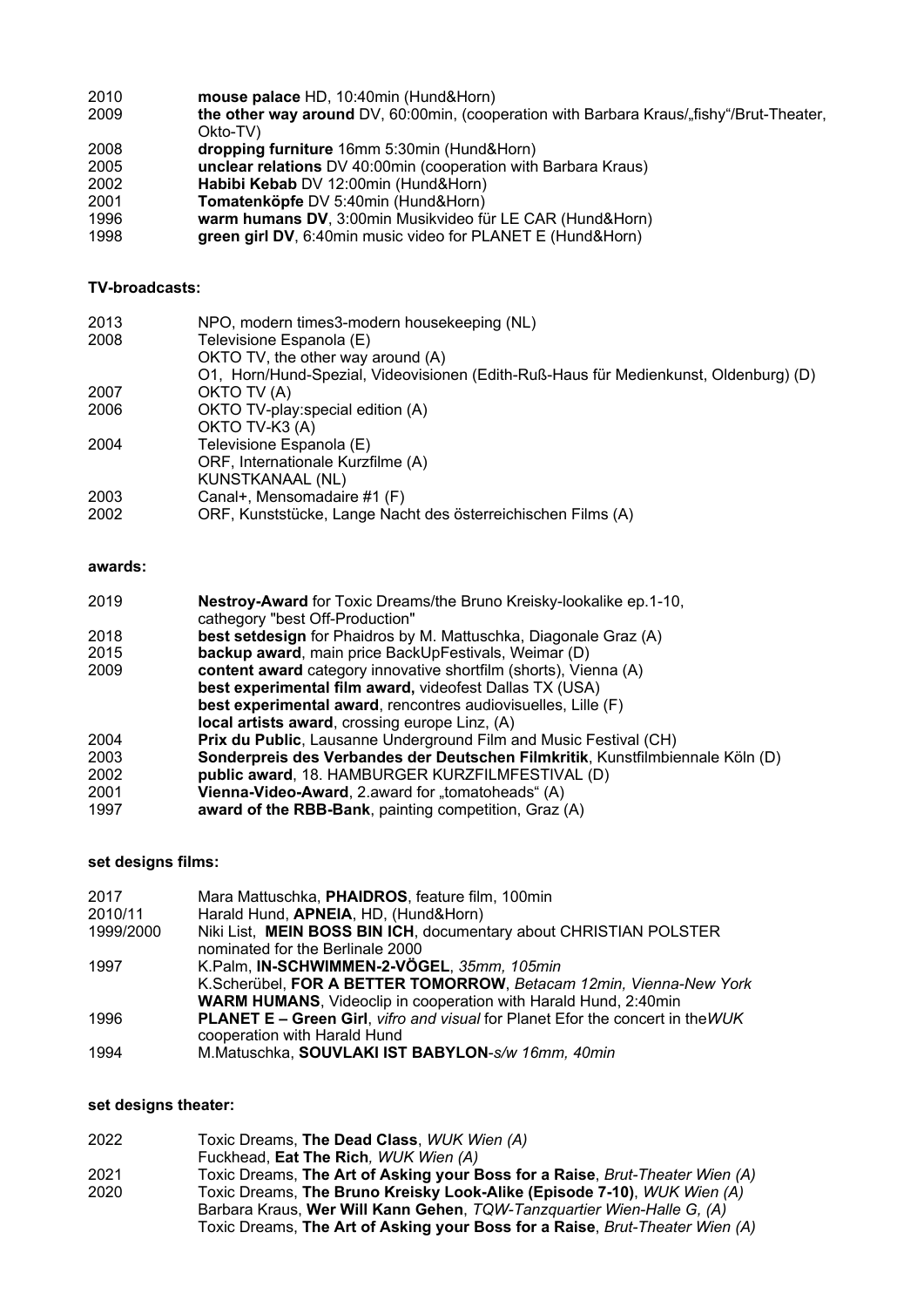| 2019           | Cornelia Böhnisch, Heilige Wildnis, Toihaustheater, Salzburg (A)<br>Mara Mattuschka, Dorian Gray, TAG Wien (A)                                      |
|----------------|-----------------------------------------------------------------------------------------------------------------------------------------------------|
|                | Toxic Dreams, The Kreisky Look-Alike (Episode 4-6), WUK Vienna (A)                                                                                  |
| 2018           | Cornelia Böhnisch, Empathie mit einer Gummihand, Toihaustheater, Salzburg (A)<br>Toxic Dreams, The Kreisky Look-Alike (Episode 1-3), WUK Vienna (A) |
|                | Toxic Dreams, Moby Dick, Museumsquartier, Vienna (A)                                                                                                |
| 2017           | Toxic Dreams, home of the not so brave, Brut-Theater, Vienna (A)                                                                                    |
| 2016           | Mara Mattuschka, Die Inseln des Dr. Moreau, TAG Vienna (A)<br>Toxic Dreams, The Mechanical Paradise-George Melies, Metrokino Vienna(A)              |
|                | Barbara Kraus, out there is a field, Tanzquartier Vienna (A)                                                                                        |
|                | Theatercombinat, Ideal Paradise (technische Leitung) Vienna (A)                                                                                     |
| 2015           | Toxic Dreams, The Circus of Life, Tanzquartier Vienna (A)                                                                                           |
| 2014           | Vitus H. Weh/MQ/Dschungel/Tanzquartier, the making of Austria, MQW-                                                                                 |
|                | Museumsquartier, Vienna (A)                                                                                                                         |
| 2013           | Toxic Dreams, sweet lies, Garage X, Vienna (A)<br>lizart/toxic-dreams, I move like a disabled person, Kosmos-Theater Vienna (A)                     |
| 2010           | Peter Stamer/Daniel Aschwanden, POM (path of money) Salzburg-version, Szene Salzburg                                                                |
|                | Barbara Kraus, WER WILL KANN KOMMEN, Tanzquartier Wien (A)                                                                                          |
| 2009           | Peter Stamer/Daniel Aschwanden, POM (path of money), Tanzquartier Wien (A)                                                                          |
| 2008           | Fishy + Barbara Kraus, FLUCHT, broadcastet life from BRUT-Theater for OKTO-TV (A)                                                                   |
| 2001           | Barbara Kraus, WER WILL KANN KOMMEN-center for cultural decontamination (CfCd),<br>BELEF-Festival, Beograd (YU)                                     |
|                | Bilderwerfer, BE RIGHT BACK, chat installation in cooperation with the radio station FM4,                                                           |
|                | Babenberger-passage, Vienna (A)                                                                                                                     |
| 2000           | Barbara Kraus, WER WILL KANN KOMMEN - soloperformance, Budapest (H)                                                                                 |
| 1999           | Bilderwerfer, KÖNIG/IN - Theater des Augenblicks Wien (A)                                                                                           |
|                | Sabina Holzer, <b>BLAST</b> - DieTheaterKonzerthaus, Vienna (A)                                                                                     |
| 1998           | Barbara Kraus, ACCES DENIED-Soloperformance, WUK, Vienna (A)<br>Barbara Kraus, YELLING AT YOUR BOOTS-Soloperformance, dietheater-Konzerthaus-keller |
|                | (A)                                                                                                                                                 |
| 1997           | H.v.Kleist, FAMILIE SCHROFFENSTEIN-Stadttheater Basel (CH)                                                                                          |
|                | H.Pinter, DER STUMME DIENER-Stadttheater Basel (CH)                                                                                                 |
| 1995           | Flann O'Brien, O WHEN THE SAINTS GO CYCLING IN-Alte Reithalle, Vienna (A)                                                                           |
|                | Regie: Kurt Palm<br>JAMES JOYCE-100st anniversary of his death-show in the Alte Remise Vienna (A) curated                                           |
|                | by Kurt Palm                                                                                                                                        |
| 1993           | <b>STARSTOP-artists as entertainer in the nightclub Maxim, Vienna (A)</b>                                                                           |
|                | H.Krausser, DIE LEDERFRESSE-Studiobühne Max- Reinhardt-Seminar, Vienna (A)                                                                          |
| 1991           | G.Benda, ARIADNE AUF NAXOS-performance with Alexander Arotin & Gunther Schatz,                                                                      |
|                | Filmstudio Dangl, Vienna (A)                                                                                                                        |
| filmfestivals: |                                                                                                                                                     |
|                |                                                                                                                                                     |
| 2018           | INTERNATIONAL FILM FESTIVAL ROTTERDAM 2018-40. IIFFR (NE)<br>FESTIVAL TWEETAKT UTRECHT 2018 (NE)                                                    |
|                |                                                                                                                                                     |
| 2016           | INTERNATIONALE KURZFILMWOCHE REGENSBURG (D)<br>GO SHORT INTERNATIONAL SHORT FILM FESTIVAL NIJMEGEN (NE)                                             |
|                |                                                                                                                                                     |
| 2015           | 28 STUTTGARTER FILMWINTER 2015                                                                                                                      |

- 2015 28. STUTTGARTER FILMWINTER 2015 NASHVILLE FILM FESTIVAL BACKUPFESTIVAL, WEIMAR (D)
- 2013 OBERHAUSEN/ 59.INT. KURZFILMTAGE 2013 CURAÇAO JAZZ FESTIVAL - BEST OF IFFR, CURAÇAO NORTH SEA JAZZ FESTIVAL, ROTTERDAM, (NL)
- 2012 STUTTGART / WAND 5 / 2012 25. FILMWINTER 2012 PARIS 2012 - HORS PISTES - INT. MEDIUM- LENGTH FILM FESTIVAL 2012 (FR)
- 2011 ROTTERDAM 2011- 40. INT. FILMFESTIVAL 2011 (NL) DIAGONALE 2011 - FESTIVAL DES ÖSTERR. FILMS 2011 (A) LINZ - CROSSING EUROPE 2011 2011 (AT)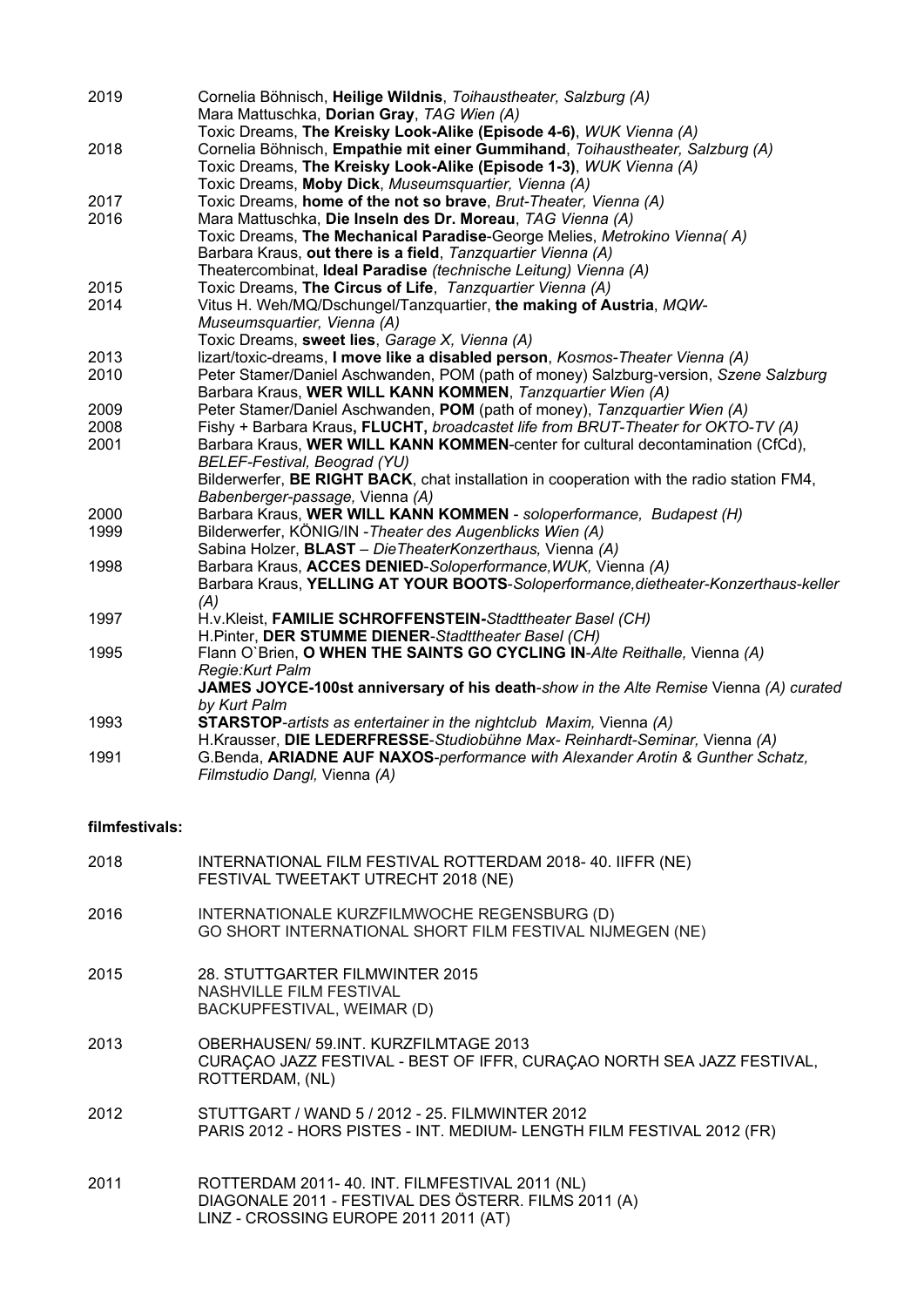BOCHUM 11 - INT. VIDEOFESTIVAL 2011 (AR) HAMBURG 2011 - 27. INT. KURZFILM-FESTIVAL 2011(DE) EDINBURGH 11 - INT. FILM FESTIVAL 2011(GB) VILLACH 2011 - K3 INT. SHORT FILM FESTIVAL 2011 (AT) UDINE 2011 - K3 INT. SHORT FILM FESTIVAL 2011 (AT) SPLIT 2011 - FESTIVAL OF NEW FILM AND VIDEO 2011 (HR) MÜNCHEN 11 UNDERDOX - INT. FILM FESTIVAL FÜR DOKUMENT UND EXPERIMENT 2011 (DE) VICTORIA 11 - ANTIMATTER FILM FESTIVAL 2011(CA) UPPSALA 11 - 30. INT.SHORT FILM FESTIVAL 2011 (SW) DUISBURG 11- 35. FILMWOCHE 2011 (DE) BELGRAD 11 – ALTERNATIVE FILM-VIDEO FESTIVAL 2011 (CS) 2010 FILMFESTSPIELE VENEDIG (IT) VENEZIA 10 - MOSTRA INT. D'ARTE (IT)

CINEMATOGRAFICA 2010 (IT) VIENNALE 10 - INT. FILMFESTWOCHEN WIEN 2010 (AT) WINTERTHUR 10 - INT. KURZFILMTAGE 2010 (CH) BASEL 10 - CLAIR-OBSCUR FILMFESTIVAL 2010 (CH) ANN ARBOR FILM FESTIVAL (USA) DALLAS FILMFEST (USA) VICTORIA FILM FESTIVAL (CAN) HORS PISTES Festival au Centre Pompidou (F) GLASGOW SHORTS FILM FESTIVAL (GB) OSLO SCREEN FESTIVAL (NOR) MAREMETTRAGIO Triest (ITA) SOLOTHURNER FILMTAGE (CH) STUTTGARTNER FILMWINTER (D) VIENNALE Wien (A)

2009-2007 VIENNALE (A) HONGKONG - Intern Film Festival (HK) Linz – CROSSING EUROPE (A) DIAGONALE (A) EMAF – Osnabrück (D) EDINBURGH - Intern. Film Festival VIDEOEXperimental; Zürich (CH) HAMBURG – Intern. Kurzfilmfestival (D) MELBOURNE - Intern. Film Festival (AUS) WROCLAW – Intern. Media Art Biennale (PL) VIS Vienna Independant Shorts (A) FULLFRAME/Gartenbaukino (A) LAFILMFEST – Los Angeles (USA) RIGA-ART+COMMUNICATION FESTIVAL (LV) TRANSVIZUALIA, (PL) LUFF, Lausanne Underground Film and Music Festival (CH) CROSSING EUROPE, Linz (A) EMAF; European Media Art Festival Osnabrück (D) MOSTRAINVIDEO Mailand (I) ISLAND FILM- AND VIDEOFESTIVAL Prenelle Gallery, London (GB) EXPRESION EN CORTO Guanajuato (MEX) COURTISANE Gent (B) 16. FILMFESTIVAL Dresden (D) TRAMPOLINE Volksbühne Berlin (D) INTER. FILMWOCHENENDE Würzburg (D) KUNSTFILMBIENNALE KÖLN, (D) MEDIA ART FESTIVAL FRIESLAND (NE) AARHUS FILMFESTIVAL (DK) UN FESTIVAL C`EST TROP COURT, NIZZA (F) RENCONTRES INTERNATIONALES, PARIS/BERLIN, (F/D) BACKUP FESTIVAL, WEIMAR (D) SHORT-CUTS-COLOGNE (D) KASSELER DOKUMENTAR- UND VIDEOFESTIVAL (D) DIAGONALE Graz 2003 (A) Reihe FILMKUNST-Landesgalerie LINZ (A) EOF-GALERIE Paris (F)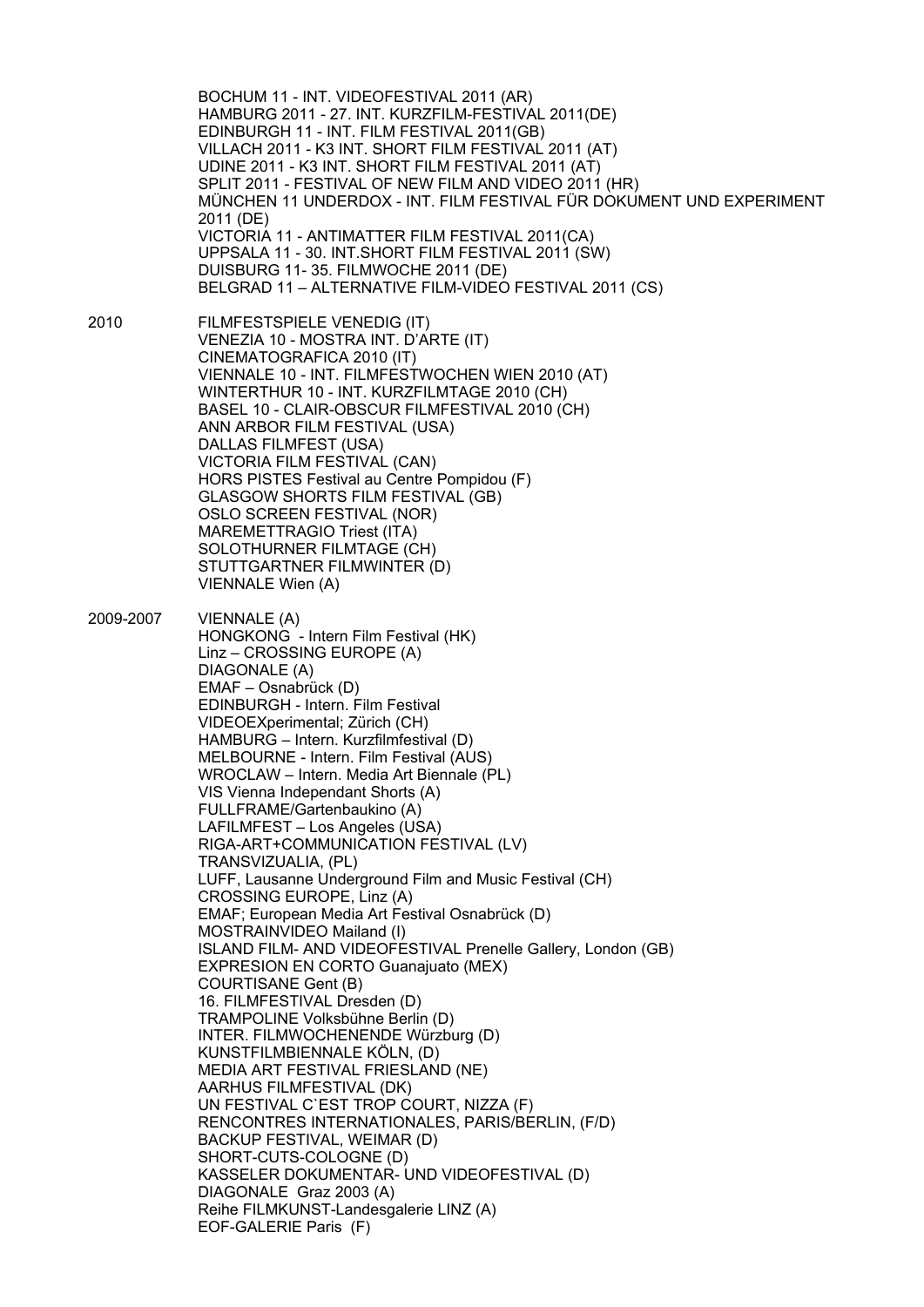VIDEO MEDEJA Novi Sad-Serbien/Montenegro (S+M) CORK FILMFESTIVAL (IRL) CONTACT EUROPE II, Internat. VJ- und Kurzfilmfestival, Oslip (A) INTERFILM BERLIN (D) DIAGONALE Graz 2002 (A) CHICAGO UNDERGROUND FILMFESTIVAL (USA) "VIDEOCHRONIQUES", Marseille (F) "VIDEOEX", Zürich (CH) 18. HAMBURGER KURZFILMFESTIVAL (D) SHORT-CUTS-COLOGNE, 5.Internationales Kurzfilmfestival Köln (D) Open Air FILMFEST WEITERSTADT (D) SCHWENNINGER KURZFILMFESTIVAL (D) FLUXUS FILMFESTIVAL (Belo Horizonte, BRASILIEN) BUNTER HUND - international short-film-festival in München (D) AUGSBURGER KURZFILMFESTIVAL (D) 2006-01 BROOKLYN INTERNATIONALFILM FESTIVAL(USA) KOLKATAFILM FESTIVAL(IND) INTL. SHORTFILM FESTIVALISTANBUL(T) SARAJEVO FILM FESTIVAL(BA) GREEN FILM FESTIVALSeoul (KOR) SICAF Seoul (KOR) SENEF Intl. Net & Film Festival Seoul (KOR) TINDIRINDIS - International Festival of Animated Films Vilnius (LIT) L'ALTERNATIVAFESTIVALBarcelona (E) SITGES - Festival Int'l de Cinema de Catalunya (E) CANARIAS MEDIAS FESTLas Palmas de Canaria (E) NORWICH Int'l Animation Festival (GB) KASSELER DOKUMENTARFILM UND VIDEOFESTIVAL(D) EMAF European Media Art Festival Osnabrück (D) BACKUPWeimar (D) ARS ELECTRONICA(A) CROSSING EUROPE (A) DIAGONALE (A) ALPE ADRIAFILM FESTIVALTriest (I) NÉMO FILM FESTIVAL, Paris (F) ANIFESTFILM FESTIVALTrebon (CZ) LOCARNO In Progress (CH) INTL. FILM FESTIVALHOF (D) BALKANIMAInternational Animated Film Festival Belgrade (SCG) IFF ROTTERDAM (NL) CRACOW FILM FESTIVAL(POL) NORWEGIAN SHORTFILM FESTIVALGRIMSTAD Oslo (NOR) MOTOVUN FILM FESTIVAL(CRO) LUFF, Lausanne Underground Film and Music Festival (CH) CROSSING EUROPE, Linz (A) EMAF; European Media Art Festival Osnabrück (D) MOSTRAINVIDEO Mailand (I) ISLAND FILM- AND VIDEOFESTIVAL Prenelle Gallery, London (GB) EXPRESION EN CORTO Guanajuato (MEX) COURTISANE Gent (B) 16. FILMFESTIVAL Dresden (D) TRAMPOLINE Volksbühne Berlin (D) INTER. FILMWOCHENENDE Würzburg (D) KUNSTFILMBIENNALE KÖLN, (D) MEDIA ART FESTIVAL FRIESLAND (NE) AARHUS FILMFESTIVAL (DK) UN FESTIVAL C`EST TROP COURT, NIZZA (F) RENCONTRES INTERNATIONALES, PARIS/BERLIN, (F/D) BACKUP FESTIVAL, WEIMAR (D) SHORT-CUTS-COLOGNE (D) KASSELER DOKUMENTAR- UND VIDEOFESTIVAL (D) DIAGONALE Graz 2003 (A) Reihe FILMKUNST-Landesgalerie LINZ (A) EOF-GALERIE Paris (F) VIDEO MEDEJA Novi Sad-Serbien/Montenegro (S+M)